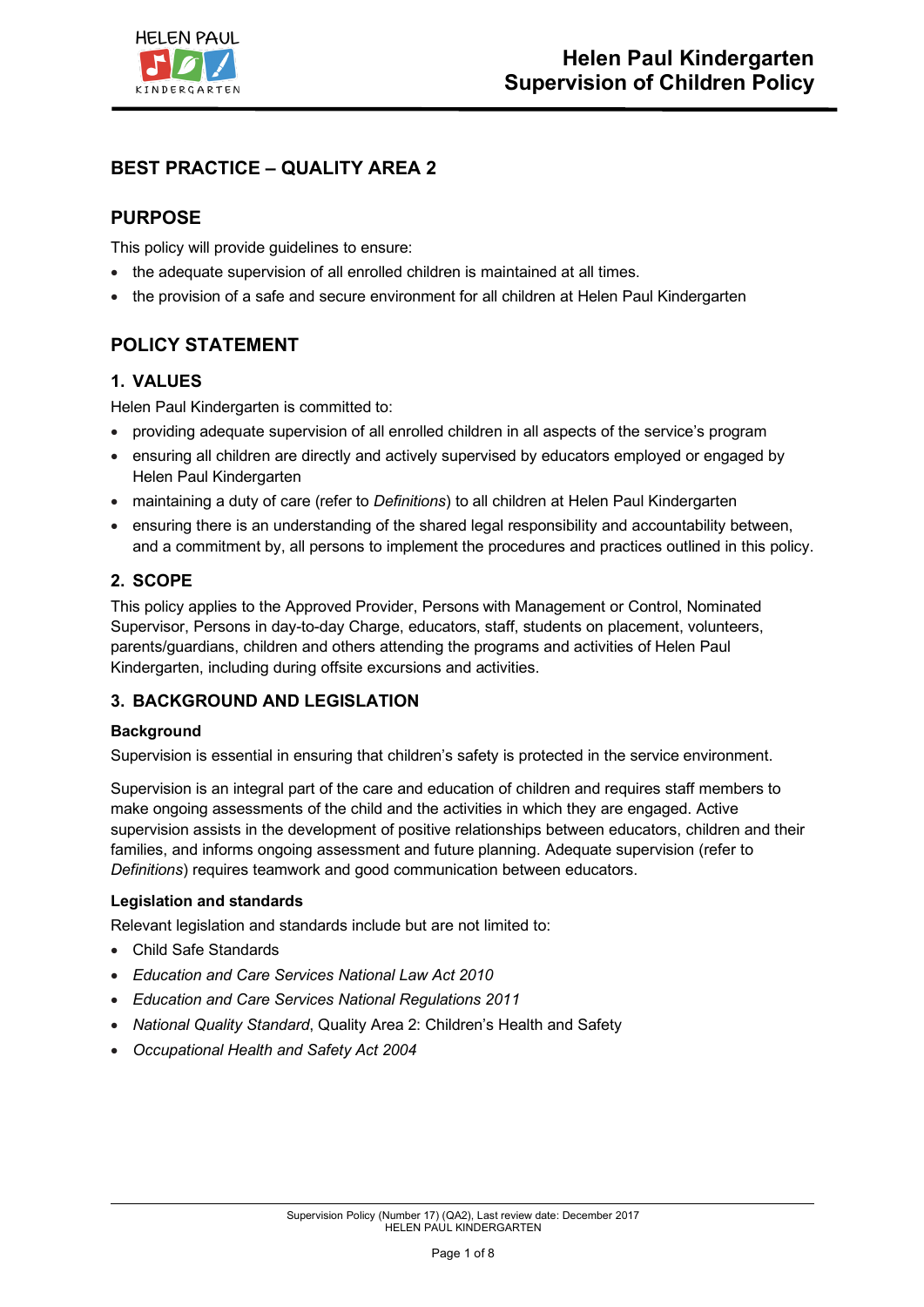## **4. DEFINITIONS**

The terms defined in this section relate specifically to this policy. For commonly used terms e.g. Approved Provider, Nominated Supervisor, Regulatory Authority etc. refer to the *General Definitions* section of the Policy folder.

**Adequate supervision:** (In relation to this policy) entails all children (individuals and groups) in all areas of the service, being in sight and/or hearing of an educator at all times including during toileting, sleep, rest and transition routines. Services are required to comply with the legislative requirements for educator-to-child ratios at all times. Supervision contributes to protecting children from hazards that may emerge in play, including hazards created by the equipment used.

Adequate supervision refers to constant, active and diligent supervision of every child at the service. Adequate supervision requires that educators are always in a position to observe each child, respond to individual needs, and immediately intervene if necessary. Variables affecting supervision levels include:

- number, age and abilities of children
- number and positioning of educators
- current activity of each child
- areas in which the children are engaged in an activity (visibility and accessibility)
- developmental profile of each child and of the group of children
- experience, knowledge and skill of each educator
- need for educators to move between areas (effective communication strategies).

**Attendance Record:** Kept by the service to record details of each child attending the service including name, time of arrival and departure, signature of person delivering and collecting the child or of the Nominated Supervisor or educator (Regulation 158(1)).

**Duty of care:** A common law concept that refers to the responsibilities of organisations and staff to provide people with an adequate level of protection against harm and all reasonable foreseeable risk of injury. In the context of this policy, duty of care refers to the responsibility of education and care services and their staff to provide children with an adequate level of care and protection against foreseeable harm and injury.

**Hazard:** A source or situation with a potential for harm in terms of human injury or ill health, damage to property, damage to the environment or a combination of these.

**Incident, Injury, Trauma and Illness Record:** Contains details of any incident, injury, trauma or illness that occurs while the child is being educated and cared for by the service. Any incident, injury, trauma or illness must be recorded as soon as is practicable but not later than 24 hours after the occurrence. Details required include the:

- name and age of the child
- circumstances leading to the incident, injury, trauma or illness (including any symptoms)
- time and date
- details of action taken by the service including any medication administered, first aid provided or medical personnel contacted
- details of any witnesses
- names of any person the service notified or attempted to notify, and the time and date of this
- signature of the person making the entry, and time and date of this.

These details need to be kept for the period of time specified in Regulation 183. A sample *Incident, Injury, Trauma and Illness Record* is available on the ACECQA website.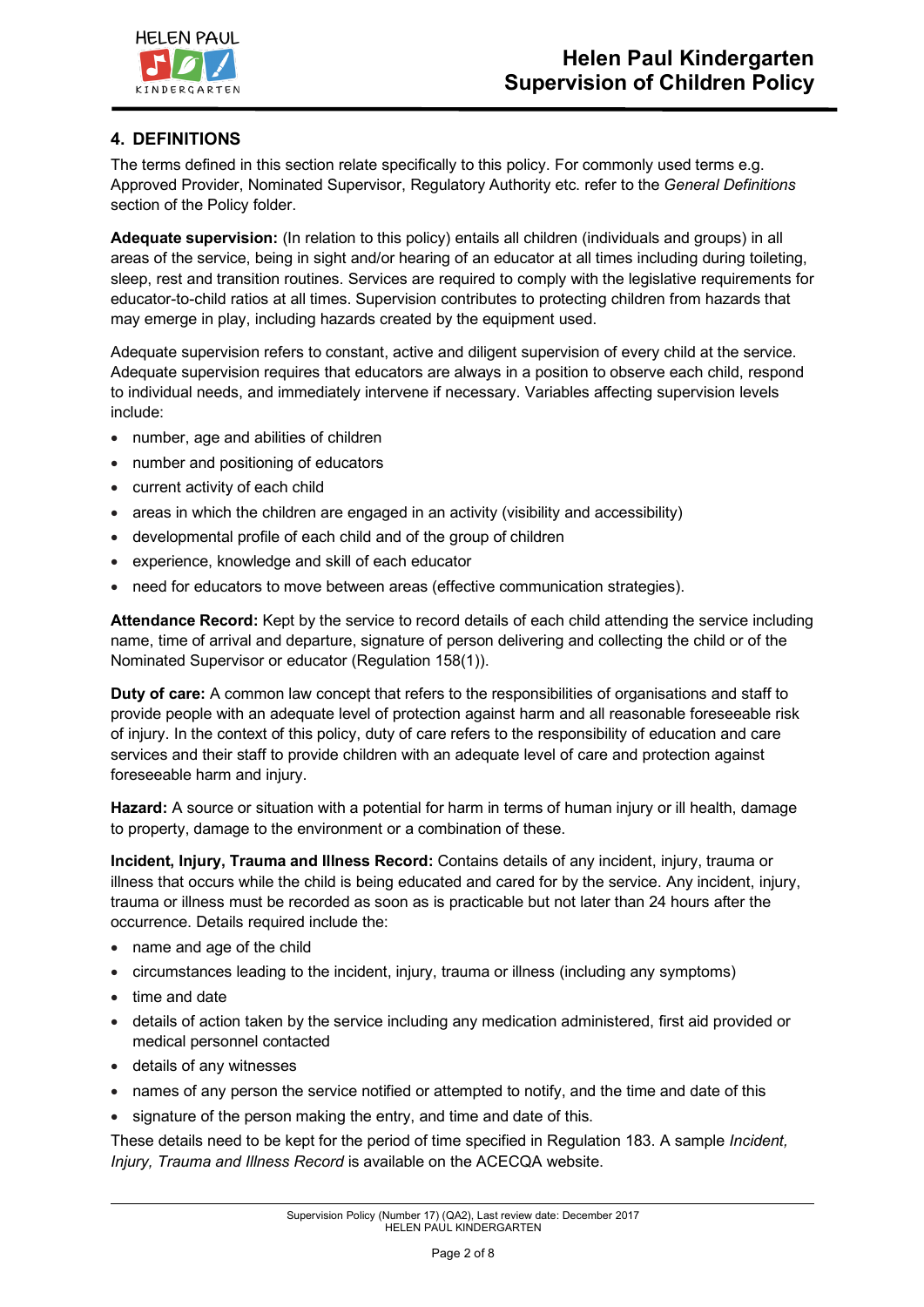

**Notifiable incident:** An incident involving workplace health and safety that is required by law to be reported to WorkSafe Victoria. Notification is required for incidents that result in death or serious injury/illness, or dangerous occurrences. For a complete list of incidents that must be reported to WorkSafe Victoria, refer to the *Guide to Incident Notification* on the WorkSafe Victoria website: www.worksafe.vic.gov.au

**Serious incident:** A serious incident (Regulation 12) is defined as any of the following:

- the death of a child while being educated and cared for at the service or following an incident at the service
- any incident involving serious injury or trauma while the child is being educated and cared for, which
	- a reasonable person would consider required urgent medical attention from a registered medical practitioner; or
	- the child attended or ought reasonably to have attended a hospital e.g. a broken limb\*
- any incident involving serious illness of a child while that child is being educated and cared for by a service for which the child attended, or ought reasonably to have attended, a hospital e.g. severe asthma attack, seizure or anaphylaxis\*.

\***NOTE**: In some cases (for example rural and remote locations) a General Practitioner conducts consultation from the hospital site. Only treatment related to serious injury or illness or trauma is required to be notified, not other health matters.

any emergency<sup>^</sup> for which emergency services attended.

^**NOTE**: This means an incident, situation or event where there is an imminent or severe risk to the health, safety or wellbeing of a person/s at an education and care service. It does not mean an incident where emergency services attended as a precaution.

- a child appears to be missing or cannot be accounted for at the service
- a child appears to have been taken or removed from the service in a manner that contravenes the National Regulations
- a child was mistakenly locked in or out of the service premises or any part of the premises.

Examples of serious incidents include amputation (e.g. removal of fingers), anaphylactic reaction requiring hospitalisation, asthma requiring hospitalisation, broken bone/fractures, bronchiolitis, burns, diarrhoea requiring hospitalisation, epileptic seizures, head injuries, measles, meningococcal infection, sexual assault, witnessing violence or a frightening event.

If the approved provider is not aware that the incident was serious until sometime after the incident, they must notify the Regulatory Authority within 24 hours of becoming aware that the incident was serious.

Notifications of serious incidents should be made through the NQA IT System portal (http://www.acecqa.gov.au). If this is not practicable, the notification can be made initially in whatever way is best in the circumstances.

### **5. SOURCES AND RELATED POLICIES**

### **Sources**

- Kidsafe: www.kidsafe.com.au
- The Royal Children's Hospital Community Information team (formerly Safety Centre) provides information on safety promotion and injury prevention: www.rch.org.au.
- WorkSafe Victoria: www.worksafe.vic.gov.au
- Guide to the National Quality Framework (ACECQA): http://acecqa.gov.au/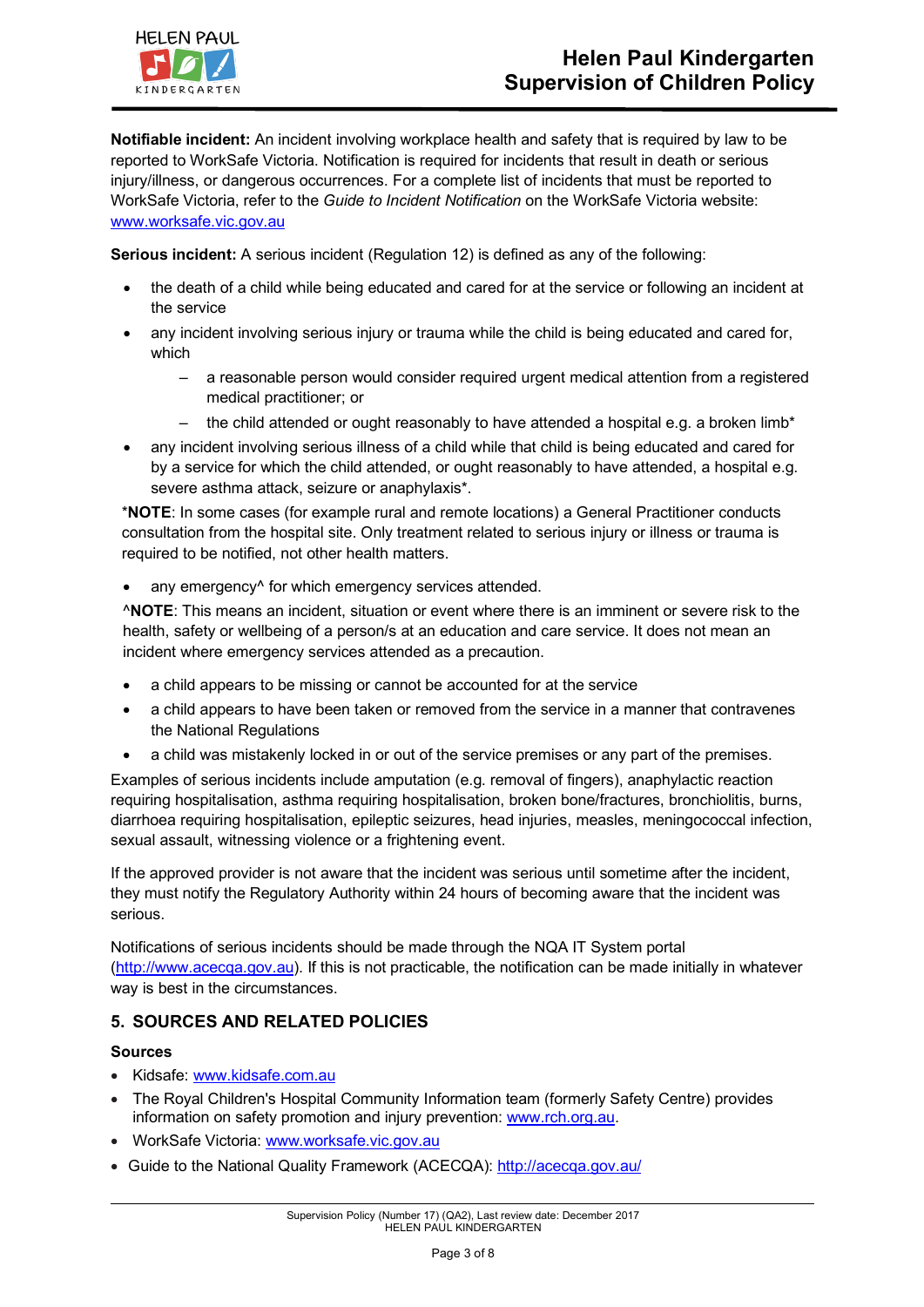

• Guide to the Education and Care Services National Law 2010 and the Education and Care Services National Regulations 2011 (ACECQA): http://acecqa.gov.au/

#### **Service policies**

- *Child Protection Policy*
- *Complaints and Grievances Policy*
- *Dealing with Medical Conditions Policy*
- *Delivery and Collection of Children Policy*
- *Excursions and Service Events Policy*
- *Incident, Injury, Trauma and Illness Policy*
- *Interactions with Children Policy*
- *Occupational Health and Safety Policy*
- *Road Safety and Safe Transport Policy*
- *Staffing Policy*
- *Water Safety Policy*

## **PROCEDURES**

### **The Approved Provider and Persons with Management or Control are responsible for:**

- complying with the legislated educator-to-child ratios at all times (*Education and Care Services National Law Act 2010*: Sections 169(1), *Education and Care Services National Regulations 2011*: Regulations 123, 355, 357, 360)
- counting only those educators who are working directly with children at the service in the educatorto-child ratios (Regulation 122)
- ensuring a minimum of two educators are rostered on duty at all times children are in attendance at the service
- ensuring that children being educated and cared for by the service are adequately supervised (refer to *Definitions*) at all times they are in the care of that service (*Education and Care Services National Law Act 2010*: Section 165(1))
- considering the design and arrangement of the service environment to support active supervision. This may be supported by a supervision plan (refer to Attachment 1 – Sample supervision risk management template)
- managing the risks of abuse or harm to each child, including fulfilling duty of care (refer to *Definitions*) and legal obligations to protect children and prevent any reasonable, foreseeable risk of injury or harm
- identifying high-risk activities, including excursions (refer to *Excursions and Service Events Policy, Road Safety and Safe Transport Policy* and *Water Safety Policy*), through a risk management process, and implementing strategies to improve children's safety e.g. increasing adult-to-child ratios above regulatory requirements (Regulation 101)
- ensuring supervision standards are maintained during educator breaks, including during lunch breaks
- providing safe spaces for children, which allow for adequate supervision, and which include safe fall zones, good traffic flow, maintenance of buildings and equipment, and minimising trip hazards
- providing staff rosters, and casual and relief staff lists
- developing procedures to inform casual and relief staff about the supervision strategies outlined in this policy
- notifying the Regulatory Authority (DET) within 24 hours of: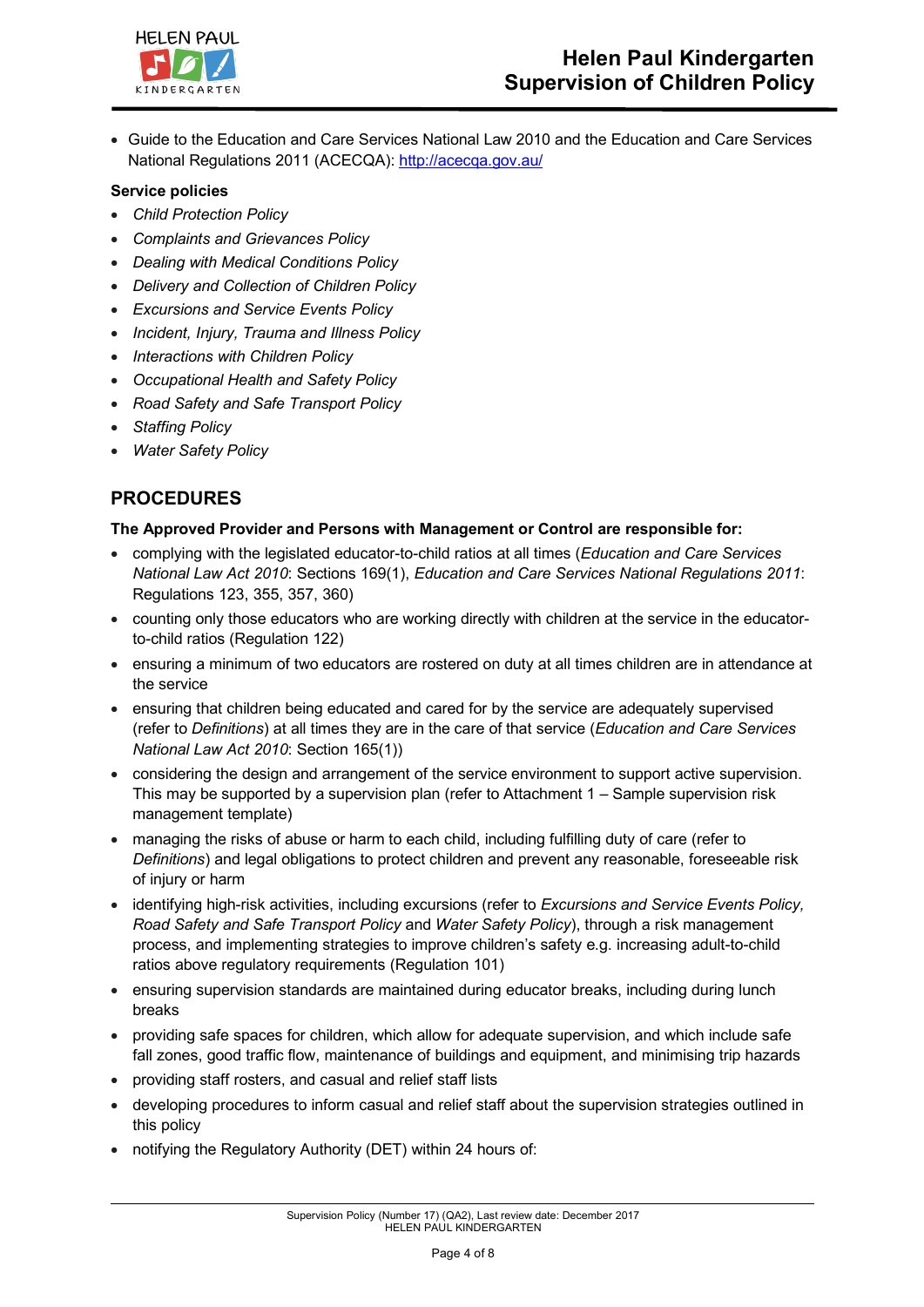

- a serious incident (refer to *Definitions*) occurring at the service, including when a child appears to be missing or cannot be accounted for (*Education and Care Services National Law Act 2010*: Section 174(2)(a), *Education and Care Services National Regulations 2011*: Regulations 12, 176(2)(a))
- a complaint alleging that the health, safety or wellbeing of a child has been compromised or that the law has been breached (*Education and Care Services National Law Act 2010*: Section 174(2)(b), *Education and Care Services National Regulations 2011*: Regulations 175(2)(c), 176(2)(b))
- notifying parents/guardians of a serious incident (refer to *Definitions*) involving their child as soon as possible, but not more than 24 hours after the occurrence
- reporting notifiable incidents (refer to *Definitions*) to WorkSafe Victoria
- evaluating supervision procedures regularly in consultation with the Nominated Supervisor and educators
- ensuring that educators and staff comply with the service's *Road Safety and Safe Transport Policy*
- encouraging parents/guardians to comply with the service's *Road Safety and Safe Transport Policy*.

### **The Nominated Supervisor and Persons in Day-to-Day Charge are responsible for:**

- ensuring that the prescribed educator-to-child ratios are met at all times and that educators have required qualifications (*Education and Care Services National Law Act 2010*: Sections 169(3)&(4), *Education and Care Services National Regulations 2011*: Regulations 123, 355, 357, 360)
- counting only those educators who are working directly with children at the service in the educatorto-child ratios (Regulation 122)
- ensuring a minimum of two educators are rostered on duty at all times children are in attendance at the service
- ensuring that children being educated and cared for by the service are adequately supervised (refer to *Definitions*) at all times they are in the care of that service (*Education and Care Services National Law Act 2010*: Section 165(2))
- considering the design and arrangement of the service environment to support active supervision. This may be supported by a supervision plan (refer to Attachment 1 – Sample supervision risk management template)
- maintaining safe play spaces for children, which allow for adequate supervision, including safe fall zones, good traffic flow, maintenance of buildings and equipment, and minimising trip hazards
- managing the risks of abuse or harm to each child, including fulfilling duty of care (refer to *Definitions*) and legal obligations to protect children and prevent any reasonable, foreseeable risk of injury or harm
- identifying high-risk activities, including excursions (refer to *Excursions and Service Events Policy, Road Safety and Safe Transport Policy*), through a risk management process, and implementing strategies to improve children's safety e.g. increasing adult-to-child ratios above regulatory requirements (Regulation 101(2))
- ensuring supervision standards are maintained during educator breaks, including during lunch breaks
- evaluating supervision practices regularly in consultation with other educators and the Approved Provider
- ensuring that educators and staff comply with the service's *Road Safety and Safe Transport Policy*
- encouraging parents/guardians to comply with the service's *Road Safety and Safe Transport Policy*.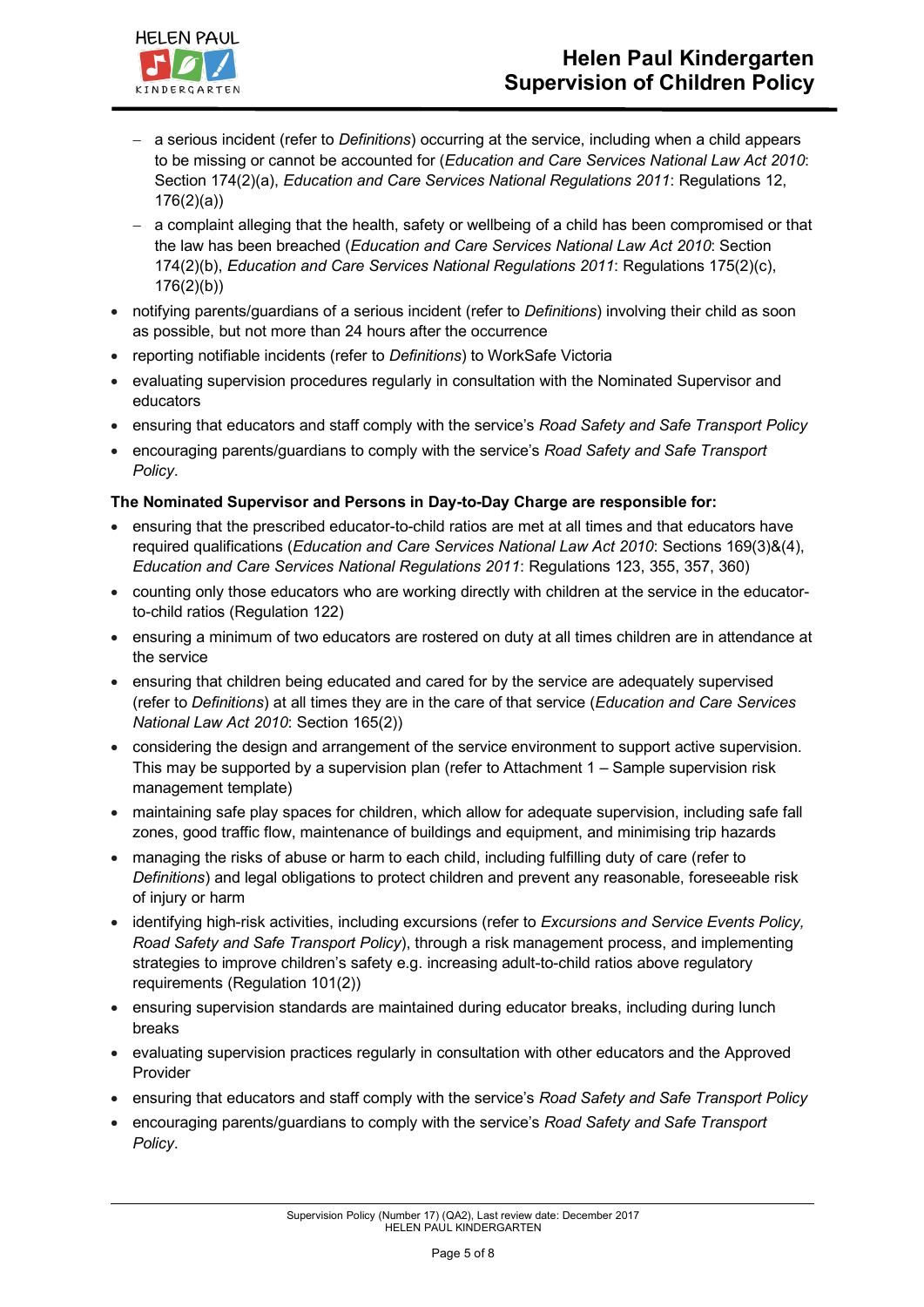

#### **All other educators are responsible for:**

- providing adequate supervision (refer to *Definitions*) at all times
- being alert to, and aware of, risks and hazards and the potential for incidents and injury throughout the service, not just within their own immediate area, and using supervision skills to reduce or prevent incident or injury to children and adults
- managing the risks of abuse or harm to each child, including fulfilling duty of care (refer to *Definitions*) and legal obligations to protect children and prevent any reasonable, foreseeable risk of injury or harm
- procedures to ensure that all children are accounted for, including by referring to attendance records (refer to *Definitions*) at various times throughout the day, both before and after outdoor activities
- adjusting supervision strategies to suit the service environment, educator skills, and age mix, dynamics and size of the group of children being supervised and the activities being undertaken
- maintaining a duty of care to children at all times (including when the child is on the premises but not signed into or signed out of the care of the service and the parent/guardian or person delivering or collecting the child is responsible for supervising that child)
- communicating with other educators regularly to ensure adequate supervision at all times
- informing parents/guardians, volunteers and students at the service about the *Supervision of Children Policy* and the ways that they can adhere to its procedures
- ensuring doors and gates are closed at all times to prevent children from leaving the service unaccompanied or from accessing unsupervised/unsafe areas of the service
- deciding when to interrupt and redirect children's play to ensure safety at all times
- identifying opportunities to support and extend children's learning while also recognising their need to play without adult intervention
- conducting daily safety checks of the environment to assess safety and to remove hazards
- arranging the environment (equipment, furniture and experiences) to ensure effective supervision while also allowing children to access quiet/private spaces
- providing direct and constant supervision when a child is near water (refer to *Water Safety Policy*) or near a road (refer to *Road Safety and Safe Transport Policy)*
- conducting a risk assessment prior to an excursion to identify risks to health, safety or wellbeing and specifying how these risks will be managed and minimised (refer to *Excursions and Service Events Policy*)
- notifying the Approved Provider in the event of a serious incident (refer to *Definitions*) occurring at the service or of a complaint being made alleging that the health, safety or wellbeing of a child has been compromised
- assisting the Approved Provider and the Nominated Supervisor to evaluate supervision practices regularly
- supervising children's daily departure from the service and being aware of the person who has authority to collect the child (refer to *Delivery and Collection of Children Policy*)
- complying with the service's *Road Safety and Safe Transport Policy*.

### **Parents/guardians are responsible for:**

- ensuring educators are aware that their children have arrived at or departed from the service
- ensuring that doors and gates, including playground gates, are closed after entry or exit
- being aware of the movement of other children near gates and doors when entering or exiting the service
- enabling educators to supervise children at all times by making arrangements to speak with them outside program hours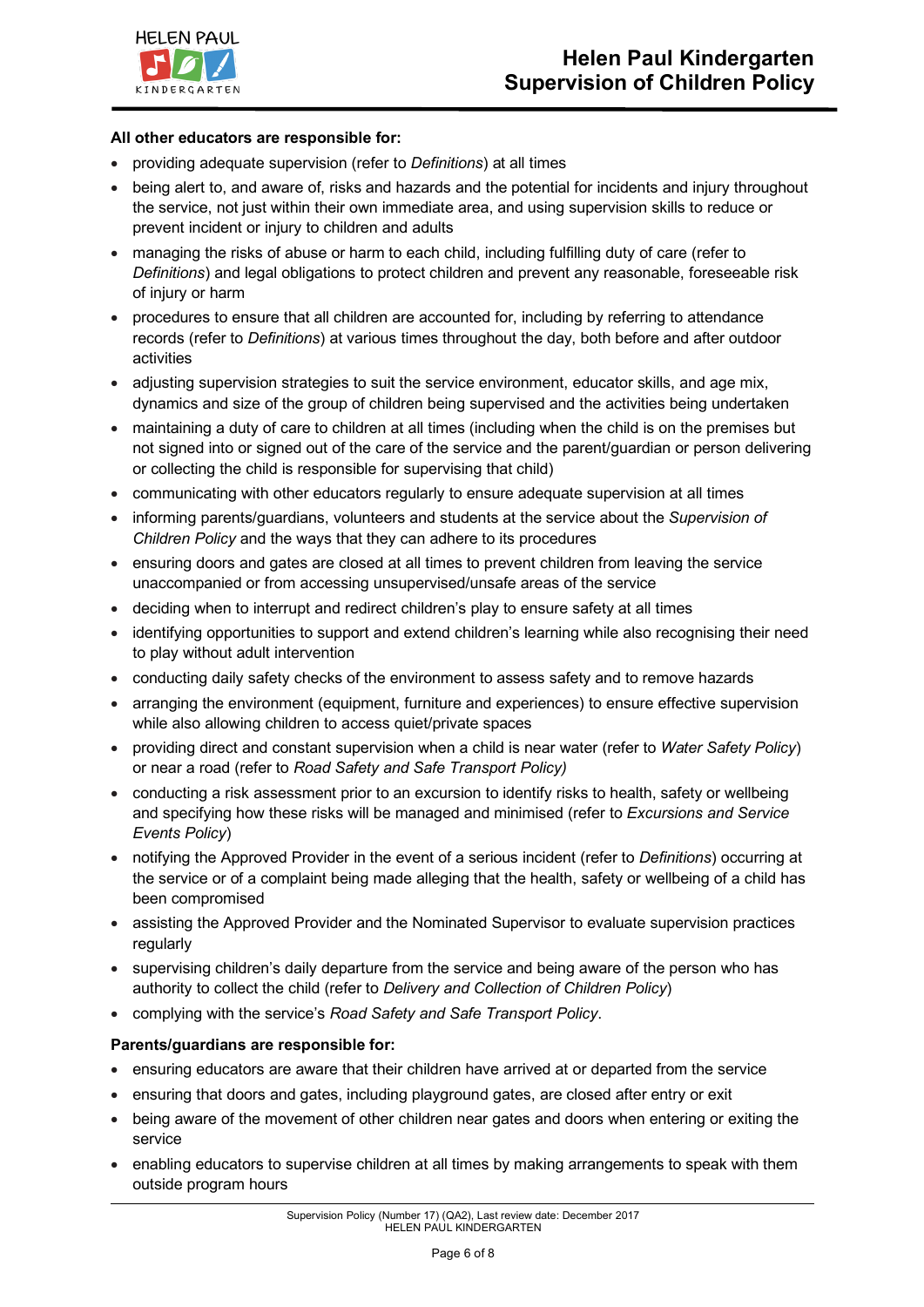

- supervising their own children before signing them into the program and after they have signed them out of the program
- familiarising themselves with the service's *Road Safety and Safe Transport Policy*
- supervising other children in their care, including siblings, while attending or assisting at the service.

### **Volunteers and students, while at the service, are responsible for following this policy and its procedures.**

## **EVALUATION**

In order to assess whether the values and purposes of the policy have been achieved, the Approved Provider will:

- regularly seek feedback from everyone affected by the policy regarding its effectiveness
- record and monitor complaints and incidents in relation to the supervision of children and amend the policy and procedures as required
- keep the policy up to date with current legislation, research, policy and best practice
- revise the policy and procedures as part of the service's policy review cycle, or as required
- notify parents/guardians at least 14 days before making any changes to this policy or its procedures, unless a lesser period is necessary because of a risk.

## **ATTACHMENTS**

• Attachment 1: Supervision risk management template

## **AUTHORISATION**

This policy was adopted by the Approved Provider of Helen Paul Kindergarten on 4<sup>th</sup> December 2017.

## **REVIEW DATE: 2020**